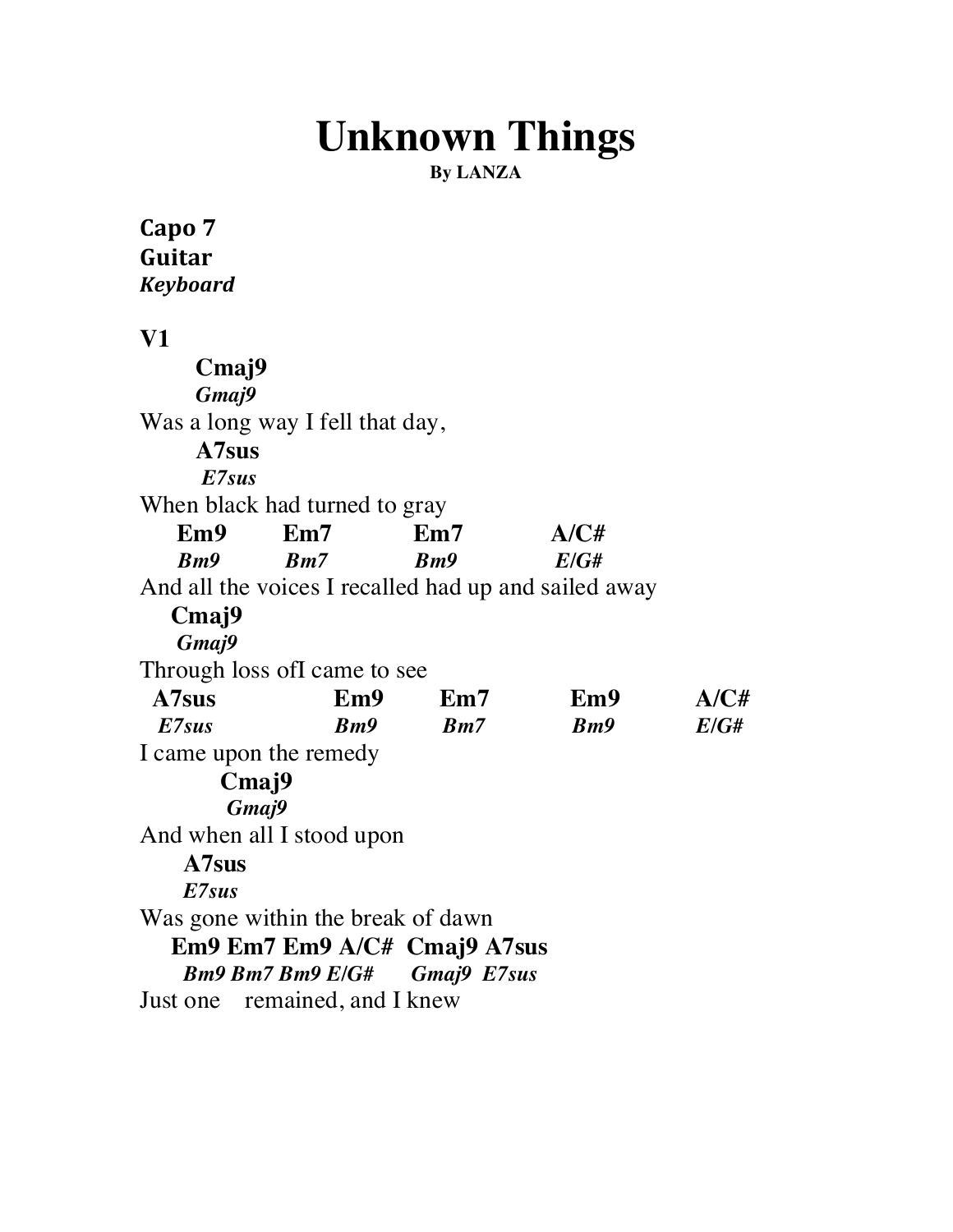### **Pre-chorus**

**Em7 D/F#** *Bm7 A/C#* Though everything else fails  **G C2** *D G2* I will put my all in You **Em7 D/F#** *Bm7 A/C#* Though everything else fails **G A/C#**  *D E/G#* I will put my all in You

# **V2**

Though all things come to pass And kings will fall Your kingdom lasts And never fades And every breath in me Cries for all these blinded eyes to see A generation yearn for You And turn from their religious pews To search for truth The truth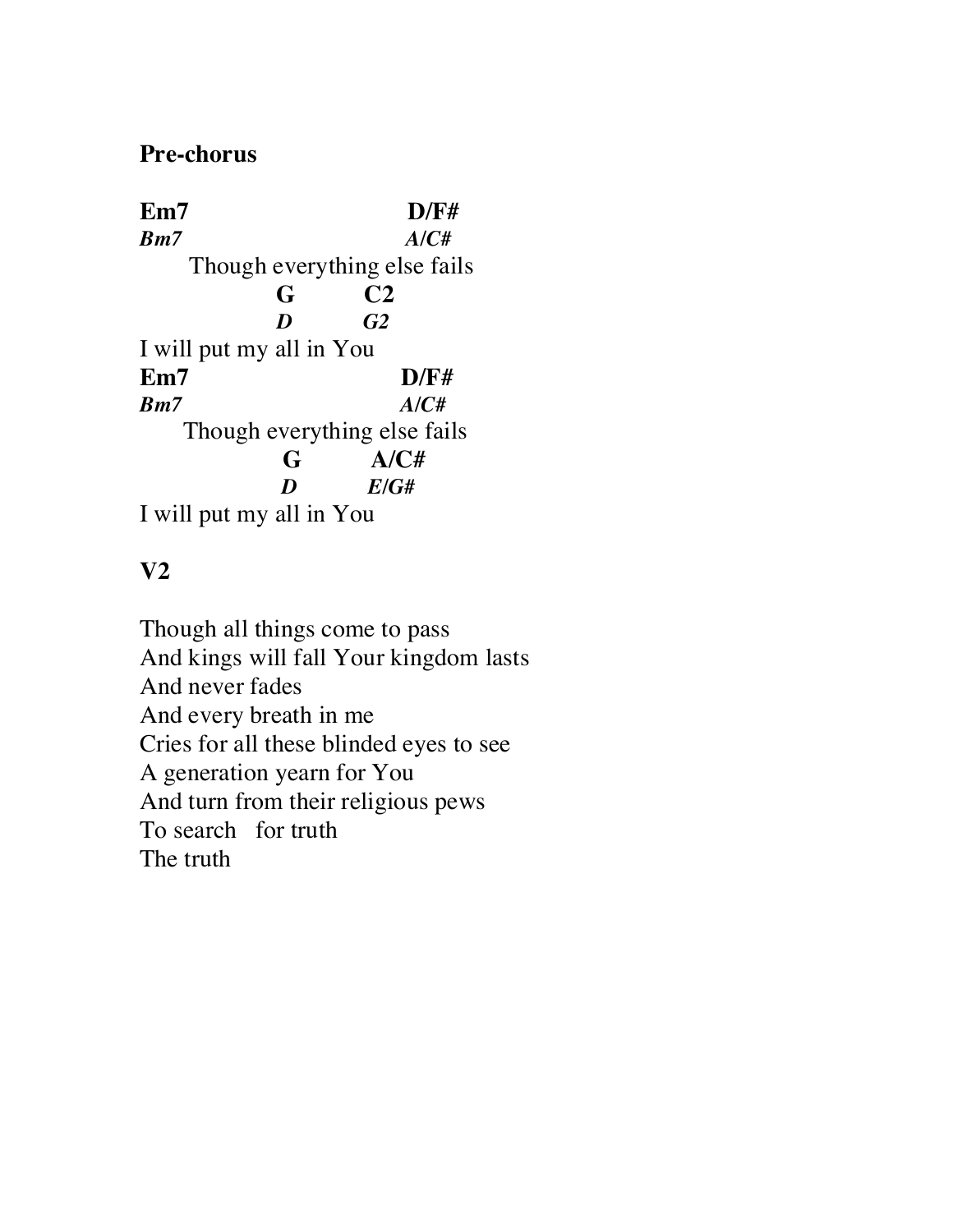## **Pre-chorus**

**Em7 D/F#**<br>*Bm7* **A/C#** *Bm7 A/C#* Though everything else fails  **G C2** *G2* I will put my all in You **Em7 G**<br>*Bm7 D Bm7*  Because you have never failed C<sub>2</sub> Am7<br> *G<sub>2</sub> Em7 Em7* You're glorious in all You do, Yeah